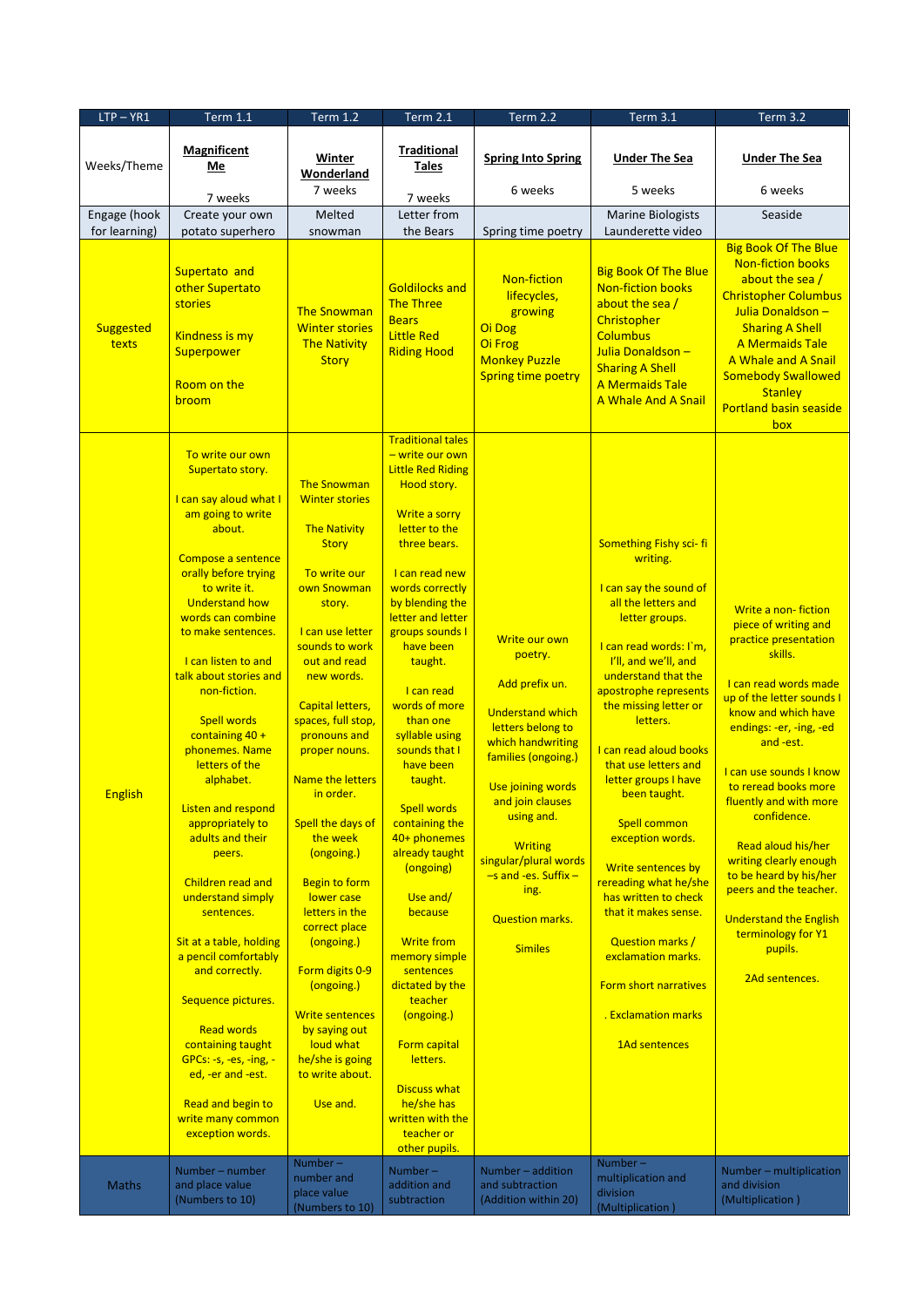|                | Number – number<br>and place value<br>(Part-whole within<br>10)<br>Number - addition<br>and subtraction<br>(Addition and<br>subtraction within<br>10)<br>Number - addition<br>and subtraction<br>(Addition and<br>subtraction within<br>10)<br>Geometry $-$<br>(properties of shape<br>2D and 3D shapes)<br>Number and place<br>value<br>Number and place<br>value.<br>(Numbers to 20) | Number $-$<br>number and<br>place value<br>(Part-whole<br>within 10)<br>Number-<br>addition and<br>subtraction<br>(Addition and<br>subtraction<br>within 10)<br>Number $-$<br>addition and<br>subtraction<br>(Addition and<br>subtraction<br>within 10)<br>Geometry<br>(properties of<br>shape<br>2D and 3D<br>shapes) Number<br>and place value.<br>(Numbers to 20) | (Addition within<br>20)<br>Number $-$<br>addition and<br>subtraction<br>(Subtraction<br>within 20)<br>Number $-$<br>number and<br>place value<br>(Numbers to<br>50)<br>Measurement<br>(Introducing<br>length and<br>height)<br>Measurement<br>(Introducing<br>weight and<br>volume) | Number - addition<br>and subtraction<br>(Subtraction within<br>20)<br>Number - number<br>and place value<br>(Numbers to 50)<br>Measurement<br>Introducing length<br>and height)<br>Measurement<br>(Introducing weight<br>and volume)                                                                              | Number-<br>multiplication and<br>division<br>(Division)<br>Number - fractions<br>(Halves and quarters)<br>Geometry - position<br>and direction<br>(Position and<br>direction)<br>Number - number and<br>place value<br>(Numbers to 100)<br>Measurement<br>(Time)<br>Measurement<br>(Money)                          | Number - multiplication<br>and division<br>(Division)<br>Number - fractions<br>(Halves and quarters)<br>Geometry - position<br>and direction<br>(Position and direction)<br>Number – number and<br>place value<br>(Numbers to 100)<br>Measurement<br>(Time)<br>Measurement<br>(Money)                                                                                                                                                                                                   |
|----------------|----------------------------------------------------------------------------------------------------------------------------------------------------------------------------------------------------------------------------------------------------------------------------------------------------------------------------------------------------------------------------------------|----------------------------------------------------------------------------------------------------------------------------------------------------------------------------------------------------------------------------------------------------------------------------------------------------------------------------------------------------------------------|-------------------------------------------------------------------------------------------------------------------------------------------------------------------------------------------------------------------------------------------------------------------------------------|-------------------------------------------------------------------------------------------------------------------------------------------------------------------------------------------------------------------------------------------------------------------------------------------------------------------|---------------------------------------------------------------------------------------------------------------------------------------------------------------------------------------------------------------------------------------------------------------------------------------------------------------------|-----------------------------------------------------------------------------------------------------------------------------------------------------------------------------------------------------------------------------------------------------------------------------------------------------------------------------------------------------------------------------------------------------------------------------------------------------------------------------------------|
| <b>Science</b> | <b>The Human Body</b><br>Identify, name,<br>draw and label the<br>basic parts of the<br>human body, and<br>say which part of<br>the human body is<br>associated with<br>each sense.<br>Healthy eating /<br>living<br>Perform simple<br>tests.<br><b>Gather and record</b><br>data to help answer<br>questions.<br><b>Materials and their</b><br>properties.                            | Weather<br><b>Observe</b><br>changes across<br>the four<br>seasons.<br><b>Describe</b><br>weather<br>associated with<br>the seasons<br>and how day<br>length varies.<br>Light and dark<br>$-$ how the<br>length of the<br>day varies.<br>Weather<br>around the<br>world.                                                                                             | <b>Animals</b><br>Winter:<br>Seasonal<br>changes<br>(ongoing.)<br>Materials $-$<br>identify and<br>name a variety<br>of everyday<br>materials.<br><b>Testing</b><br>materials and<br>their<br>properties.                                                                           | Plants<br><b>Identify and name</b><br>a variety of<br>common wild and<br>garden plants<br>including<br>deciduous and<br>evergreen trees.<br><b>Identify and describe</b><br>the basic structure of<br>a variety of common<br>flowering plants,<br>including trees.<br><b>Spring: ongoing</b><br>seasonal changes. | <b>Animals (including</b><br>humans)<br>Identify and name $-$<br>common animals,<br>fish, amphibian,<br>reptiles, birds and<br>mammals.<br><b>Describe and</b><br>compare the<br>structure of a variety<br>of common animals.<br>Herbivores,<br>carnivores,<br>omnivores.<br>Summer; seasonal<br>changes (ongoing.) | <b>Everyday materials</b><br><b>Pupils should be</b><br>taught to:<br>distinguish between<br>an object and the<br>material from which it<br>is made<br>identify and name a<br>variety of everyday<br>materials, including<br>wood, plastic, glass,<br>metal, water, and rock<br>Describe the simple<br>physical properties of<br>a variety of everyday<br>materials<br>compare and group<br>together a variety of<br>everyday materials<br>based on their simple<br>physical properties |
| <b>History</b> | Talking about the<br>past events in our<br>own lives: changes<br>within living<br>memory<br><b>Growing body</b><br>Specifically, the<br>change from being<br>born to 5 years old.<br>Significant events<br>people and places<br>in own locality -<br>local superhero.                                                                                                                  | Significant<br>events and<br>people in<br><b>Britain within</b><br>and beyond<br>living memory.<br>Compare own<br>experiences of<br>own plot night.<br>Learn about<br><b>Guy Fakes and</b><br>how plot night<br>began.                                                                                                                                               | <b>Talking about</b><br>own family<br>tree and<br>comparing to<br>royal family<br>tree.<br>Compare<br>aspects of life<br>in different<br>periods Queen<br>Victoria to<br>Elizabeth II.<br>Simple<br>timeline of<br>historical<br>events.                                            |                                                                                                                                                                                                                                                                                                                   | Seaside past and<br>present.<br><b>Comparing how</b><br>Victorians used to go<br>the seaside to today.<br>Toys now and in the<br>past.<br>Talking about events<br>within and beyond<br>living memory.                                                                                                               | Looking at the life of a<br>significant individual<br>in the past who has<br>contributed to<br>international<br>achievements. -<br>Christopher<br>Columbus.                                                                                                                                                                                                                                                                                                                             |
| Geography      | Locate and name<br>where we live;<br>locational<br>knowledge.                                                                                                                                                                                                                                                                                                                          | How does the<br>weather affect<br>our lives?                                                                                                                                                                                                                                                                                                                         | Learn about<br>the four<br>countries and<br>capital cities in                                                                                                                                                                                                                       |                                                                                                                                                                                                                                                                                                                   | Seaside                                                                                                                                                                                                                                                                                                             | Seaside and weather<br>Changes through<br>seasons (Summer)                                                                                                                                                                                                                                                                                                                                                                                                                              |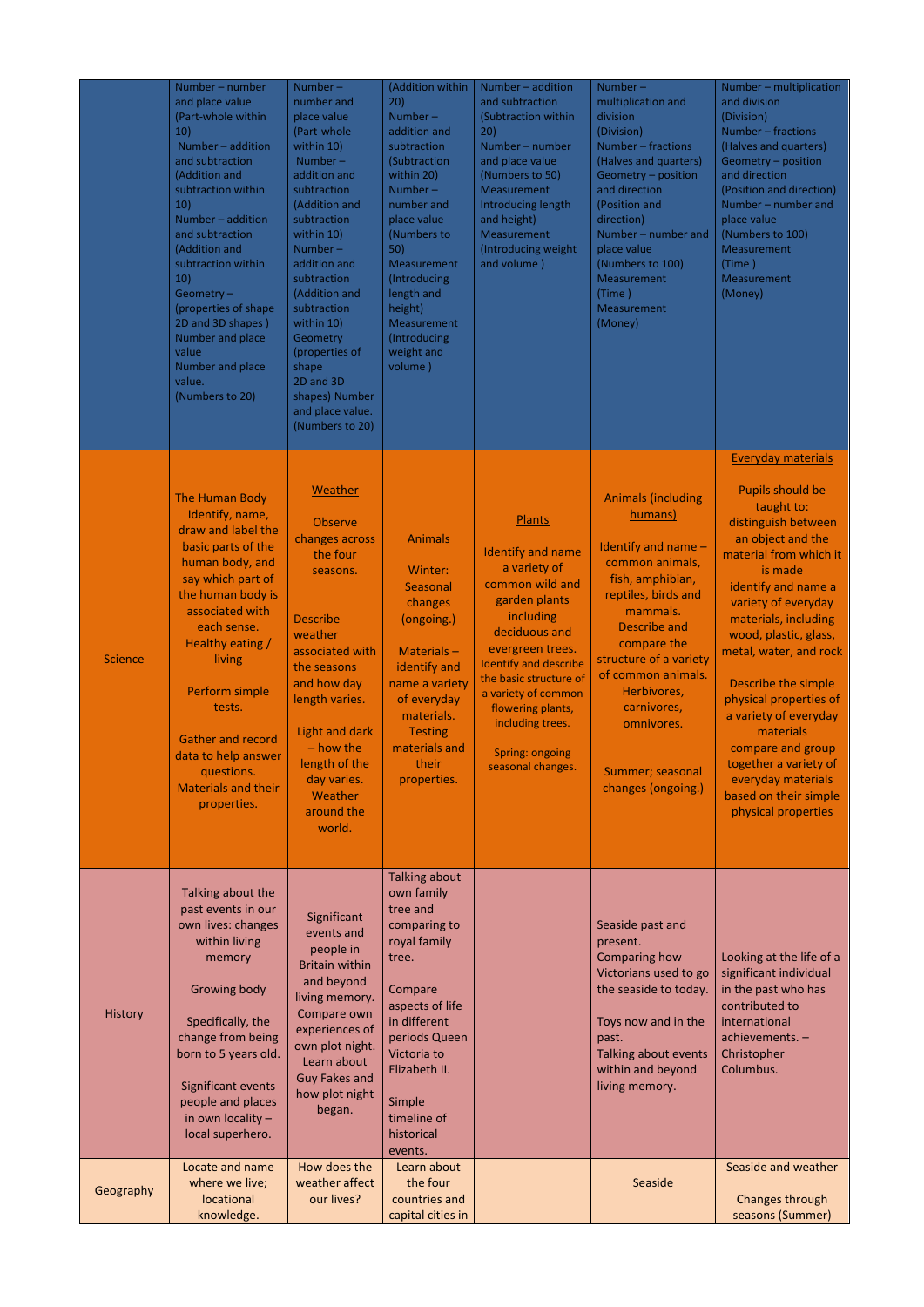|           | Simple fieldwork<br>and observational<br>skills study the<br>geography of our<br>school grounds.<br>Use simple<br>compass directions<br>North, South, East<br>and West.                                                                                                                                           | What is the<br>weather?<br>Changes<br>through<br>seasons.<br>Why do we<br>remember<br><b>Captain Robert</b><br>Scott and his<br>friends<br>Lawrence,<br>Henry, Edward<br>and Edgar?                                                                                                                                                       | the UK and be<br>able to name<br>and locate<br>them on a<br>map.                                                                                                                                        | How does the<br>weather affect our<br>lives?<br>Changes through<br>seasons (spring)                                                                                                                                                                                       | How is the seaside<br>different from other<br>places?<br>How do people<br>enjoy themselves at<br>the seaside?<br>How have seaside<br>holidays changed? | Name and locate the<br>world's seven<br>continents.<br>Identify the 5 oceans.<br>Identify hot and cold<br>areas of the world.<br>Pollution in the ocean                                                                                                                                                                                                                                                                                               |
|-----------|-------------------------------------------------------------------------------------------------------------------------------------------------------------------------------------------------------------------------------------------------------------------------------------------------------------------|-------------------------------------------------------------------------------------------------------------------------------------------------------------------------------------------------------------------------------------------------------------------------------------------------------------------------------------------|---------------------------------------------------------------------------------------------------------------------------------------------------------------------------------------------------------|---------------------------------------------------------------------------------------------------------------------------------------------------------------------------------------------------------------------------------------------------------------------------|--------------------------------------------------------------------------------------------------------------------------------------------------------|-------------------------------------------------------------------------------------------------------------------------------------------------------------------------------------------------------------------------------------------------------------------------------------------------------------------------------------------------------------------------------------------------------------------------------------------------------|
| Art       | Draw a portrait of<br>yourself: use drawing<br>to express ideas.<br>To learn about the<br>artist Giuseppe<br>Arcimboldo.<br>To develop a wide<br>range of art and<br>design techniques in<br>using colour, pattern,<br>texture, line, shape,<br>form and space<br>(ongoing).<br>Formal elements of<br>Art (Kapow) | Christmas crafts<br>To use a range<br>of materials<br>creatively to<br>design and make<br>products<br>including<br>Christmas cards<br>and decorations.<br>Art and design<br>skills - Kapow                                                                                                                                                | To learn about<br>the work of LS<br>Lowry.<br>To develop a<br>wide range of<br>art and design<br>techniques in<br>using colour,<br>pattern,<br>texture, line,<br>shape, form<br>and space<br>(ongoing). | Mother's Day card.<br>To use a range of<br>materials creatively<br>to design and make<br>products.<br>Sculptures and<br>collages (living<br>things $-$ Kapow $-$<br>Louise Bourgeois)                                                                                     | Father's Day cards<br>Design a book cover<br>Kapow - Landscapes                                                                                        | Ocean Art Learn about<br>the work of a range of<br>artists, describe the<br>difference and<br>similarities between<br>different practices and<br>disciplines and making<br>links to their own work.<br>To use drawing, painting<br>and sculpture to<br>develop and share their<br>ideas, experiences and<br>imagination.                                                                                                                              |
| <b>DT</b> | Make a Supertato.<br>Design and create a<br>healthy Supertato<br>snack.<br>Design a wand                                                                                                                                                                                                                          | Product design<br>Christmas<br>decorations.<br>Design<br>purposeful,<br>functional,<br>appealing<br>products for<br>themselves and<br>other users<br>based on a<br>design criteria.<br>Select from and<br>use a range of<br>tools and<br>equipment to<br>perform<br>practical tasks<br>(eg cutting,<br>shaping, joining<br>and finishing) |                                                                                                                                                                                                         | <b>Food Planting</b><br>seeds/fruit Plan/<br>prepare a healthy<br>dish - fruit salad.<br>No bake weighing<br>activity.<br>Use healthy and<br>varied diet to<br>prepare dishes.<br>To understand<br>where food comes<br>from.<br>Pancake Day-<br>prepare a dish to<br>eat. |                                                                                                                                                        | Build structures,<br>exploring how they can<br>be made stronger,<br>stiffer and more stable.<br>Design a puppet. Design<br>purposeful, functional,<br>appealing products for<br>themselves and other<br>users based on a design<br>criteria.<br><b>Explore and use</b><br>mechanisms in their<br>products.<br>Evaluate - explore and<br>evaluate a range of<br>existing products.<br>Evaluate their ideas and<br>products against design<br>criteria. |

| <b>RE</b>    | Who is a Christian<br>and what do they<br>believe?          | How and why<br>do we<br>celebrate<br>special and<br>sacred times?<br>-Christmas | What makes<br>some places<br>sacred?                | How and why do<br>we celebrate<br>special and sacred<br>times?<br>Easter | What does it mean<br>to belong to a faith<br>community? | What does it mean to<br>belong to a faith<br>community? |
|--------------|-------------------------------------------------------------|---------------------------------------------------------------------------------|-----------------------------------------------------|--------------------------------------------------------------------------|---------------------------------------------------------|---------------------------------------------------------|
|              | Charanga - Hey you!<br>Identify different                   | Charanga $-$<br>Rhythm in the<br>way we walk                                    | Charanga $-$ In<br>the groove                       | Charanga - Reflect,<br>rewind and replay                                 | Charanga - Your<br>imagination                          | Charanga – Round and<br>round                           |
| <b>Music</b> | types of music e.g.<br>distinguish between<br>a song and an | and banana rap<br>Christmas                                                     | <b>Identify and</b><br>discuss two<br>dimensions of | <b>Identify and discuss</b><br>two dimensions of                         | Keep a pulse by<br>tapping clapping or                  | <b>Sing known songs</b><br>expressively.                |
|              | orchestral piece of<br>music.                               | <b>Production</b>                                                               | music in<br>listening. E.g                          | music in listening.<br>E.g fast, slow                                    | beating an instrument<br>in time with music.            | Choose and order<br>sounds to tell a story.             |